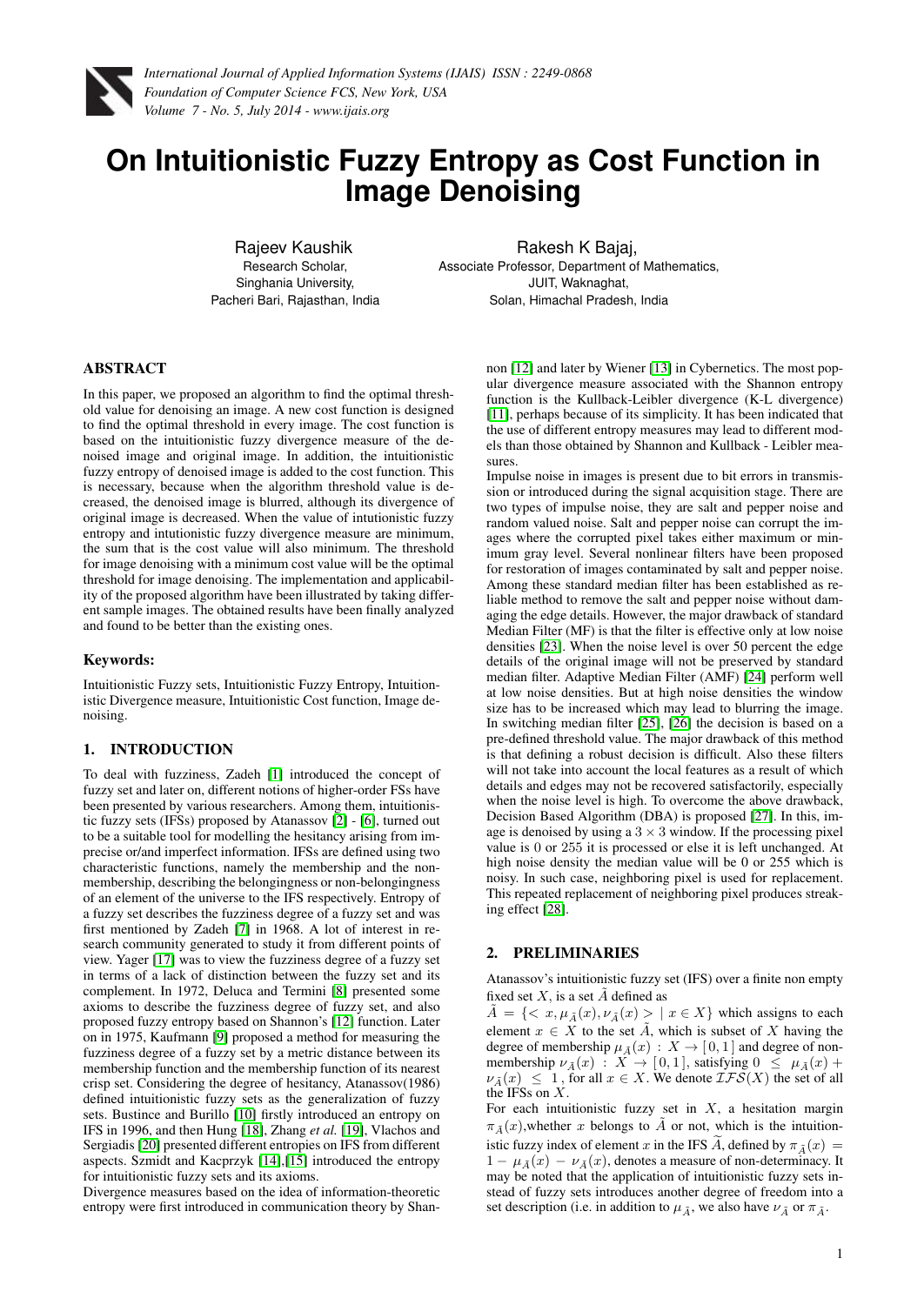

De Luca and Termini(1972) proposed non-probabilistic entropy for FSs and formulated the axiomatic requirement with which an entropy measure should comply, Szmidt and Kacprzyk(2001) extended the axioms of De Luca and Termini(1972), proposing the following definition for an entropy measure in the setting of IFSs theory.

DEFINITION 1. *(Szmidt and Kacprzyk, 2001) An entropy on IFS(X) is a real-valued functional*  $E: \mathcal{I}FS(X) \rightarrow [0,1]$ *, satisfies the following axiomatic requirements:*

- *(1)*  $E(\tilde{A}) = 0$  *if and only if*  $A$  *is a crisp set, that is*  $\mu_{\tilde{A}(x_i)=0}$ or $\mu_{\tilde{A}(x_i)=1}$  for all  $x_i \in X$
- *(2)*  $E(\tilde{A}) = 1$  *if and only if*  $\mu_{\tilde{A}}(x_i) = \nu_{\tilde{A}}(x_i)$  *for all*  $x_i \in X$ *, that is*  $\tilde{A} = \tilde{A}^c$
- (3)  $E(\tilde{A}) \leq E(\tilde{B})$  *if*  $\tilde{A}$  *is sharper than*  $\tilde{B}$ *, i.e.*  $\mu_{\tilde{A}}(x) \leq \mu_{\tilde{B}}(x)$  $and \ \nu_{\tilde{A}}(x) \geq \nu_{\tilde{B}}(x), for \ \mu_{\tilde{B}}(x) \leq \nu_{\tilde{B}}(x) \ or$  $\mu_{\tilde{A}}(x) \ge \mu_{\tilde{B}}(x)$  and  $\nu_{\tilde{A}}(x) \le \nu_{\tilde{B}}(x)$ , for  $\mu_{\tilde{B}}(x) \ge \nu_{\tilde{B}}(x)$ *for all*  $x_i \in X$
- (4)  $E(\tilde{A}) = E(\tilde{A}^c)$

Moreover, an intuitionistic fuzzy entropy measure was defined as:

$$
E(A) = \frac{1}{n} \sum_{i=1}^{n} \frac{maxCount(A_i \cap A_i^c)}{maxCount(A_i \cup A_i^c)}
$$
(1)

where, *n* is cardinal  $(X)$  and  $A_i$  denotes the single-element IFS corresponding to the  $i - th$  element of the universe X. In other words,  $A_i$  is the  $ith$  component of  $A$ . Moreover,  $maxCount(A)$ denotes the biggest cardinality of A and is given by

$$
maxCount(A) = \sum_{i=1} n(\mu_A(x_i) + \pi_A(x_i))
$$
 (2)

Zeng et al.(2008) introduced the concept of similarity measure of intuitionistic fuzzy sets and proposed a new method for describing entropy of intuitionistic fuzzy set based on similarity measure of intuitionistic fuzzy sets. These also introduced some formulas to calculate entropy of intuitionistic fuzzy sets.

DEFINITION 2. *Simple intuitionistic fuzzy entropy for IFS* A *can be defined as:*

$$
E(A) = \frac{1}{n} \sum_{i=1}^{n} e(x_i)
$$
 (3)

*where*

 $e(x_i) = 1 - \sqrt{(\mu_A(x_i) - \nu_A(x_i))^2}$ 

It satisfies Szmidt and Kacprzyk, (2001).

DEFINITION 3. *(Burillo and Bustince)* Let X  $x_1, x_2, x_3, \ldots, x_N, I : \mathcal{I} F S s(X) \to R^+$ , and  $A \in \mathcal{I} F S(X)$ . *If*  $I(A) = \sum_{i=1}^{N} (1 - \phi(\mu_A(x_i), \nu_A(x_i)))$ *, where*  $\phi$  *verify the* 

*condition given below, then* I *is an intuitionistic entropy.*

- *(1)*  $I(A) = 0$  *if and only if*  $\mu_A(x_i) + \nu_A(x_i) = 1$  *for all*  $x_i$ *.*
- *(2)*  $I(A) = N$  *if and only if*  $\mu_A(x_i) = \nu_A(x_i) = 0$  *for all*  $x_i$ *.* (3)  $I(A) = I(A^c)$ ,
- (4) If  $\mu_A(x_i) \leq \mu_B(x_i)$  and  $\nu_A(x_i) \geq \nu_B(x_i)$  *i.e.*  $A \preceq B$  then  $I(A) \geq I(B)$ .

# **EXPONENTIAL ENTROPY OF ORDER**  $\beta$  **OF** INTUITIONISTIC FUZZY SET

Here the axiomatic definition for the entropy of the intuitionistic fuzzy sets is presented. The following conditions give the intuitive idea for the degree of fuzziness of the intuitionistic fuzzy set, i.e., for the entropy of the intuitionistic fuzzy set:

- (1) It will be null when the intuitionistic fuzzy set is a fuzzy set;
- (2) It will be maximum if the intuitionistic fuzzy set is completely intuitionistic;
- (3) An intuitionistic entropy of the intuitionistic fuzzy set will be equal to its complement;
- (4) If the degree of membership and the degree of nonmembership of each element increase, the sum will do so as well, and therefore, this intuitionistic fuzzy set becomes less fuzzy, and therefore the entropy should decrease.

In view of the above stated points and the axiomatic definition of entropy for an intuitionistic fuzzy set is given as

DEFINITION 4. *A real-valued function*  $E : \mathcal{IFS}(X) \rightarrow$  $[0, 1]$  *is called the entropy measure on*  $\mathcal{IFS}(X)$ *, if* E *satisfies the following properties:*

- *(E1.)*  $E(\tilde{A}) = 0 \Leftrightarrow \tilde{A}$  *is a fuzzy set;*
- *(E2.)*  $E(\tilde{A}) = 1 \Leftrightarrow \mu_{\tilde{A}}(x) = \nu_{\tilde{A}}(x), \forall x \in X;$
- *(E3.)*  $E(\tilde{A}) \leq E(\tilde{B})$  *if*  $\tilde{A}$  *is less fuzzy than*  $\tilde{B}$ *, i.e.,*  $\mu_{\tilde{A}}(x) \leq$  $\mu_{\tilde{B}}(x)$  and  $\nu_{\tilde{A}}(x) \geq \nu_{\tilde{B}}(x)$  for  $\mu_{\tilde{B}}(x) \leq \nu_{\tilde{B}}(x)$  or  $\mu_{\tilde{A}}(x) \geq \mu_{\tilde{B}}(x)$ *and*  $\nu_{\tilde{A}}(x) \le \nu_{\tilde{B}}(x)$  *for*  $\mu_{\tilde{B}}(x) \ge \nu_{\tilde{B}}(x)$ ,  $\forall x \in X$ ;

(E4.) 
$$
E(\tilde{A}) = E(\tilde{A}^c)
$$
, where  $\tilde{A}^c$  is the complement of  $\tilde{A}$ .

In paper title [\[29\]](#page-4-22) we proposed the intuitionistic fuzzy entropy of order  $\beta$  which is defined as

$$
E^{\beta}(\tilde{A}) = \frac{1}{n} \sum_{i=1}^{n} \left[ 1 - (\mu(x_i) + \nu(x_i))^{\beta} \cdot e^{1 - (\mu(x_i) + \nu(x_i))^{\beta}} \right],
$$
\n(4)

where  $\beta \in [0, 1]$ . An entropy (4) is a valid intuitionistic fuzzy entropy of intuitionistic fuzzy set.

# 3.1 Intuitionistic Fuzzy Divergence Measure

Divergence measures based on entropy functions present the dissimilarity between pairs of probability distributions, and are therefore widely used for the process of statistical inference. Divergence measures between intutionistic fuzzy sets play a significant role in many applications of intutionistic fuzzy set theory viz. image processing, pattern recognition and decision making problems etc. The divergence measure between IFSs  $\tilde{A}$  and  $\tilde{B}$ is denoted by  $D_{IF}^{\beta}(\tilde{A}, \tilde{B})$  and satisfies the following properties (D1-D3):

(D1.)  $0 \le D_{IF}^{\beta}(\tilde{A}, \tilde{B}) \le 1$  and as  $D_{IF}^{\beta}(\tilde{A}, \tilde{B}) = 0$ , if and only if  $\tilde{A} = \tilde{B}$ ;

(D2.) 
$$
D_{IF}^{\beta}(\tilde{A}, \tilde{B}) = D_{IF}^{\beta}(\tilde{B}, \tilde{A});
$$

(D3.) Let  $\tilde{A}$ ,  $\tilde{B}$  and  $\tilde{C}$  be IFSs in X, such that  $\tilde{A} \subseteq \tilde{B} \subseteq$  $\tilde{C}$ . Then  $D_{IF}^{\beta}(\tilde{A}, \tilde{B}) \leq D_{IF}^{\beta}(\tilde{A}, \tilde{C})$  and  $D_{IF}^{\beta}(\tilde{B}, \tilde{C}) \leq$  $D_{IF}^{\beta}(\tilde{A}, \tilde{C}).$ 

Let  $\tilde{A} = \{(x, \mu_{\tilde{A}}(x), \nu_{\tilde{A}}(x)|x \in X)\}$  and  $\tilde{B}$  $\{(x, \mu_{\tilde{B}}(x), \nu_{\tilde{B}}(x)|x \in X)\}\)$  be two intuitionistic fuzzy sets over the single point universal set  $X = \{x\}$ . Considering the hesitation degree, the interval or range of the membership degree of the two intuitionistic fuzzy sets  $\tilde{A}$  and  $\tilde{B}$  may be represented as  $[\mu_{\tilde{A}}(x), \mu_{\tilde{A}}(x) + \pi_{\tilde{A}}(x)]$  and  $[\mu_{\tilde{B}}(x), \mu_{\tilde{B}}(x) + \pi_{\tilde{B}}(x)],$ respectively. The interval is due to the hesitation or the lack of knowledge in assigning membership values.

In paper title [\[29\]](#page-4-22) we proposed the intuitionistic divergence measure between two IFSs  $\tilde{A}$  and  $\tilde{B}$  based on the above entropy (4) which is defined as:

$$
D_{IF}^{\beta}(\tilde{A},\,\tilde{B})=\left(\frac{E^{\beta}(\tilde{A})+E^{\beta}(\tilde{B})}{2}\right)-E^{\beta}\!\left(\frac{\tilde{A}+\tilde{B}}{2}\right)
$$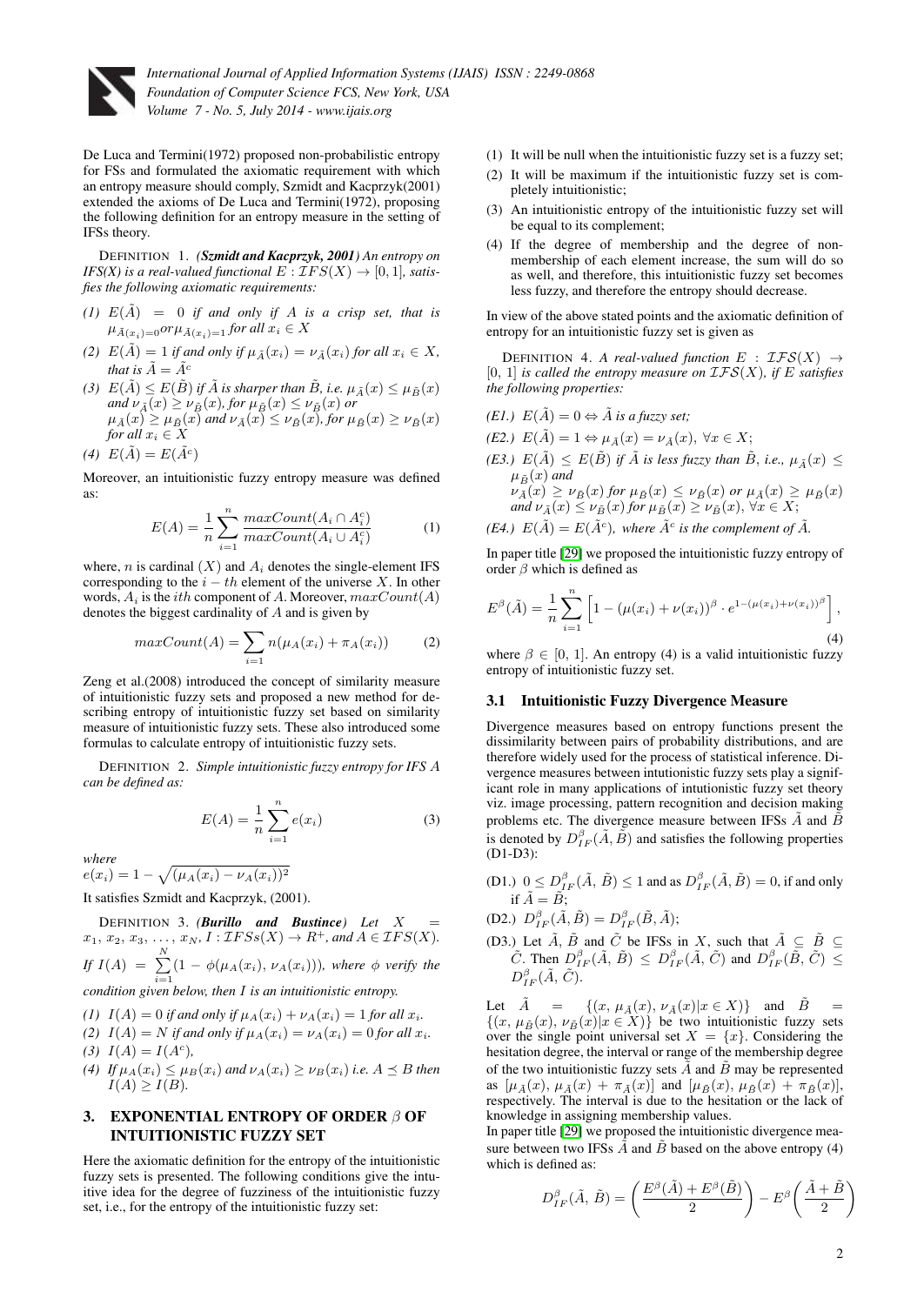

$$
D_{IF}^{\beta}(\tilde{A}, \tilde{B}) = \left[\frac{1}{2}\left[1 - (\mu_{\tilde{A}}(x) + \nu_{\tilde{A}}(x))^{\beta}\right] \cdot e^{1 - (\mu_{\tilde{A}}(x) + \nu_{\tilde{A}}(x))^{\beta}} + \frac{1}{2}\left[1 - (\mu_{\tilde{B}}(x) + \nu_{\tilde{B}}(x))^{\beta}\right] \cdot e^{1 - (\mu_{\tilde{B}}(x) + \nu_{\tilde{B}}(x))^{\beta}} + \left[1 - \left(\frac{\mu_{\tilde{A}}(x) + \nu_{\tilde{A}}(x) + \mu_{\tilde{B}}(x) + \nu_{\tilde{B}}(x)}{2}\right)^{\beta}\right] + \frac{1}{e} \left[\frac{\mu_{\tilde{A}}(x) + \nu_{\tilde{A}}(x) + \mu_{\tilde{B}}(x) + \nu_{\tilde{B}}(x)}{2}\right)^{\beta}\right] (5)
$$

The Intuitionistic Fuzzy Divergence Measure (5) is a valid Divergence Measure.

# 4. IMAGE DENOISING USING PROPOSED INTUITIONISTIC FUZZY COST FUNCTION

A few fuzzy image denoising methods have been found in literature. E.Pasha *e*t al. [\[21\]](#page-4-23) applied fuzzy entropy as cost function in denoising the image and find out that fuzzy entropy as a measure of image blurring has an important role in image processing. A. Fatami [\[22\]](#page-4-24) introduced entropy, cross-entropy and discrimination measure for stochastic intuitionistic fuzzy sets, where cost function was introduced as the summation of the distance between original image, denoised image and fuzzy entropy of denoised image because in addition to the distance of the original image and the denoised image, the entropy of the denoised image should be considered as a blurring caused by the replacement of noised pixels.In this section, we designed the cost function based on proposed intuitionistic fuzzy divergence measure, intuitionistic fuzzy entropy [\[29\]](#page-4-22) and propose a denoising algorithm using median filtering with predefined threshold.

Let  $\tilde{A}$  = { $(x, \mu_{\tilde{A}}(x), \nu_{\tilde{A}}(x)|x \in X)$ } and  $\tilde{B}$  =  $\{(x, \mu_{\tilde{B}}(x), \nu_{\tilde{B}}(x)|x \in X)\}\)$  be two intuitionistic fuzzy sets over the single point universal set  $X = \{x\}$ . Considering the hesitation degree, the interval or range of the membership degree of the two intuitionistic fuzzy sets  $\tilde{A}$  and  $\tilde{B}$  may be represented as  $[\mu_{\tilde{A}}(x), \mu_{\tilde{A}}(x) + \pi_{\tilde{A}}(x)]$  and  $[\mu_{\tilde{B}}(x), \mu_{\tilde{B}}(x) + \pi_{\tilde{B}}(x)],$ respectively. The interval is due to the hesitation or the lack of knowledge in assigning membership values. For calculating the intuitionistic fuzzy index i.e. to know the hesitation degree, taken as

Intuitionistic fuzzy index =  $c * (1 - \text{membership value})$  (6)

Where c is the hesitation constant.

### 4.1 Intuitionistic Fuzzy Cost Function

Let  $\tilde{A}$  be a intuitionistic fuzzy version of original image and  $\tilde{C}$ be the denoised image, intuitionistic fuzzy entropy is calculated as the sum of distance between  $\tilde{A}$ ,  $\tilde{C}$  and intuitionistic fuzzy entropy of  $\tilde{C}$ , because in addition to distance of original image and denoised image, it should be considered that intuitionistic entropy of denoised image as blurring due to change of noised pixels with medium of 8 neighbor pixels. The cost function is given as under:

$$
C(\tilde{A}) = E^{\beta}(\tilde{A}) + D_{IF}^{\beta}(\tilde{A}, \tilde{B}), \tag{7}
$$

where  $C(\tilde{A})$  is cost function,  $E^{\beta}(\tilde{A})$  is entropy of intuitionistic fuzzy set and  $D_{IF}^{\beta}(\tilde{A}, \tilde{B})$  is intuitionistic fuzzy divergence measure. The adaptive median filtering with a predefined threshold has been applied in the proposed algorithm. The median filtering performs spatial processing to determine which pixels in an image have been affected by noise. The median filter classifies pixels as noise by comparing each pixel in the image to its

surrounding neighbor pixels. The size of the neighborhood is adjustable, as well as the threshold for the comparison. A pixel that is different from a majority of its neighbors, as well as being not structurally aligned with those pixels to which it is similar, is labeled as noise pixel. These noise pixels are then replaced by the median pixel value of the pixels in the neighborhood that have passed the noise labeling test.



Fig. 1. Flow Chart

### 4.2 Proposed Algorithm

Step 1. Select an original image.

Step 2. Make it fuzzy image, applying padding and add noise into it.

Step 3. Select the set of threshold values.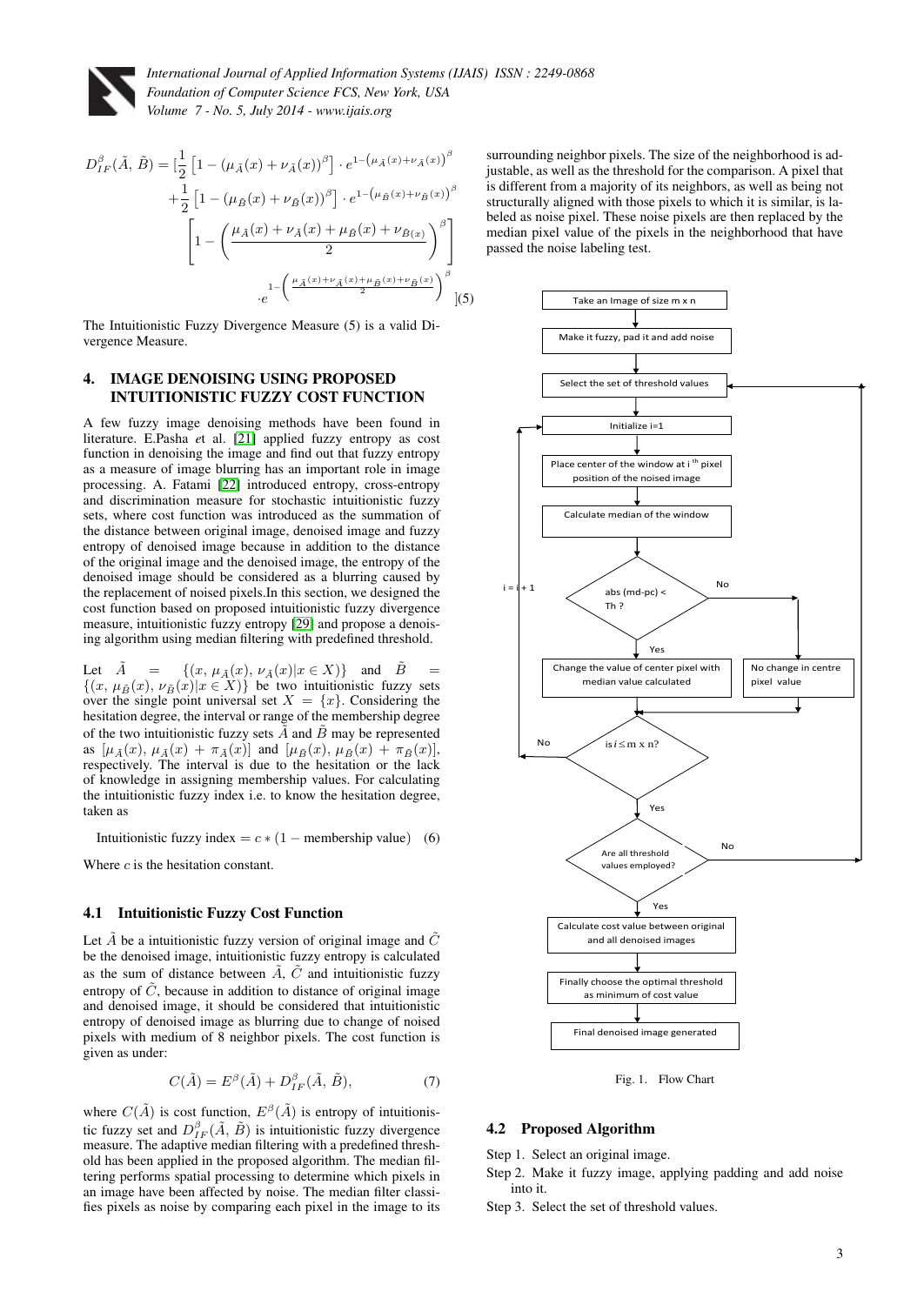

- Step 4. For each threshold value do the steps from 5-8.
- Step 5. Place the center of the window of size  $3 \times 3$  at  $(i, j)$ <sup>th</sup> pixel position of the noised image.
- Step 6. Calculate the median of the image pixel window.
- Step 7. If  $abs(md pc) < Th$ , then replace the center pixel value with the calculated median value otherwise not.
- Step 8. Do the steps  $5 7$  until all the pixels are processed.
- Step 9. Calculate the intutionistic fuzzy divergence measure, intutionistic fuzzy entropy and cost value between original and all denoised images.
- Step 10. Choose the optimal threshold value as the minimum of the cost values.
- Step 11. Finally, the best denoised image corresponding to the optimal threshold is selected.



Fig. 2. Graph of DS, ES and CV

# 5. ANALYSIS OF RESULTS

Proposed algorithm change the noised pixels with the median of the window of size  $3 \times 3$ , if the absolute difference of the median value and the center pixel is less than the predefined threshold. The problem is to choose a threshold (Th) as unexpected jumping of gray level in the algorithm to find the noised pixels which is related to the image. A new cost function is designed to find the optimal threshold in every image. The cost function is based on the intuitionistic fuzzy divergence measure of the denoised image  $\tilde{C}$  and original image  $\tilde{A}$ . The intuitionistic fuzzy entropy of denoised image  $\tilde{C}$  is added to the cost function. This is necessary, because when the algorithm threshold value is decreased, denoised image is blurred, although its divergence of original image is decreased. When the value of intutionistic fuzzy entropy and intutionistic fuzzy divergence measure are minimum, the sum that is the cost value will also decreased. It may be observed that the denoised image with a minimum cost value will be the best image. Experimental results with various values of hesitation constant  $c1$ ,  $c2$ ,  $\beta$  and selected threshold value Th are shown in figure 2. The salt and pepper noise of 20% is added into the original image for the result verification. After applying the various values of these parameters, we observed that the best denoised image is found, when  $c1 = 0.1$ ,  $c2 = 0.5$ ,  $\beta = 0.99$ .



Original Image







Fig. (e) Threshold =  $0.048$  Fig. (f) Threshold =  $0.32$ 



Fig. 3. Rice Image



Fig. (a) Fuzzy Image Fig. (b) Noised Image with 30% noise